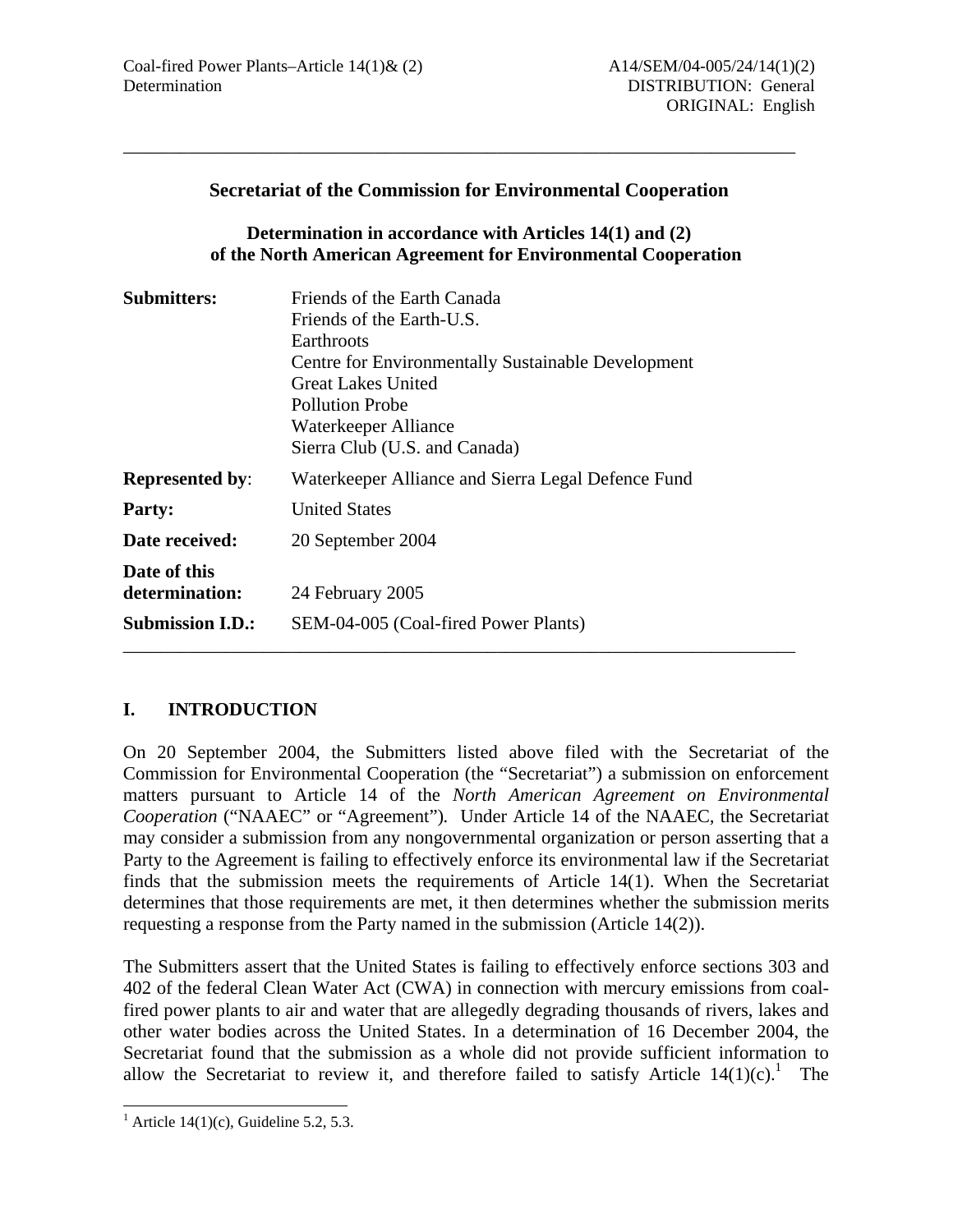Secretariat gave the Submitters 30 days to re-file the submission, and on 18 January 2005, the Submitters re-filed the submission with an additional appendix containing an explanation of the new information provided and twelve sub-appendices.

The Secretariat has determined that the submission now satisfies Article 14(1) and that, based on the considerations in Article 14(2), it warrants a response from the United States. The reasons for this determination are provided below.

### **II. SUMMARY OF THE SUBMISSION**

This section summarizes the original submission as well as the additional information provided on 18 January 2005.

### **A. The Original Submission**

The Submitters assert that throughout the United States, the number of fish consumption advisories  $(FCAs)^2$  for mercury has risen from 899 to 2347 since 1993, and that, according to the U.S. Environmental Protection Agency (USEPA or EPA), 35% of the total lake acres and 24% of the river miles in the United States are now under FCAs.<sup>3</sup> They contend that the USEPA "is allowing both non-point and point source discharges of mercury from coal-fired power plants that are contributing to a steady degradation of the nation's waterways as evidenced by increasing mercury fish advisories and the effective withdrawal of existing uses (fishable) of many of these water bodies."4 According to the Submitters, these discharges include both air emissions of mercury that fall back to the earth in the form of precipitation or as dry particles and direct discharges to water.

The Submitters assert that mercury discharges from coal-fired power plants to air and water contravene provisions of the CWA enacted to prevent degradation of national waters, in *National Pollutant Discharge Elimination System* (NPDES) provisions under section 402 of the CWA and Water Quality Standards (WQS) provisions under section 303 of the CWA. According to the submission, the CWA, through the NPDES provisions, "requires the [USEPA] Administrator to establish and enforce technology and water quality-based limitations for point source discharges into the country's navigable waters."<sup>5</sup> The submission also describes the system for delegating permitting of point sources to states under USEPA's oversight authority.<sup>6</sup>

The submission then presents an explanation of state WQS. The Submitters assert that states designate uses, including both existing and desired uses, for all water bodies within their borders and that they are required to protect and maintain the level of water quality necessary

 $2$  The Submitters describe FCAs as "warning the general public and sensitive subpopulations, such as pregnant women, of the dangers of consuming this otherwise healthy food." Submission at 1.

<sup>&</sup>lt;sup>3</sup> Submission at 1.

<sup>4</sup> Submission at 12.

<sup>5</sup> Submission at 6.

 $6$   $Id.$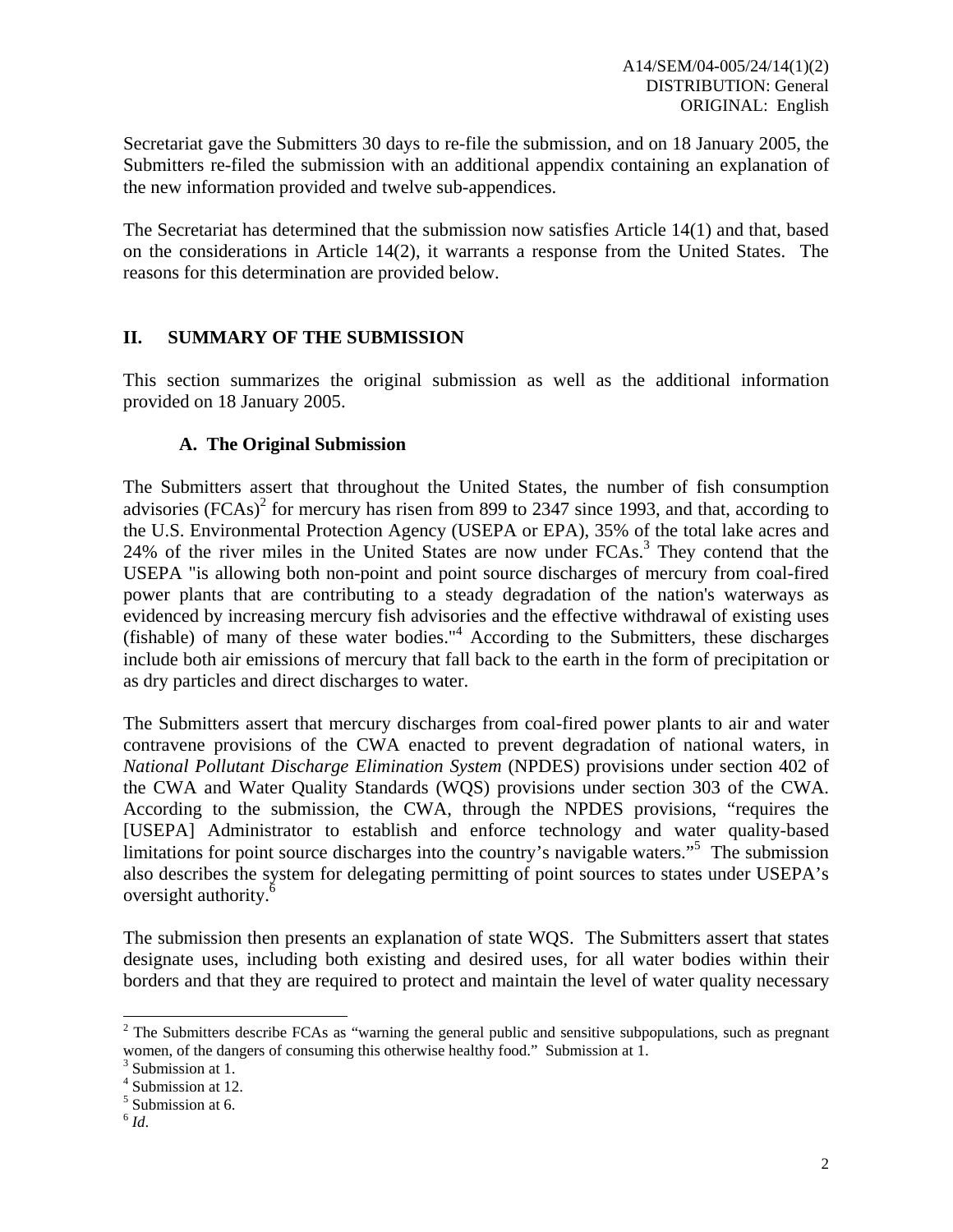to protect "existing uses."<sup>7</sup> They claim that "if a water in the U.S. was being used as a source for fish consumption on or after November 28, 1975, the CWA makes it clear that both point and nonpoint sources of pollutants must be controlled to allow this existing use to continue."<sup>8</sup> The submission describes the requirement to develop numeric or narrative water quality criteria to achieve and protect existing and designated uses of waterways under a three-tiered system for classifying water bodies, and also outlines the antidegradation provision, which the Submitters describe as "[t]he most critical component of the state WQS scheme."<sup>9</sup> According to the Submitters, "[t]he purpose of the antidegradation policy is to ensure that existing water uses and the level of water quality to protect those uses are maintained and protected."<sup>10</sup> They assert that the antidegradation provisions "require that both point and nonpoint sources of pollution be maintained to protect designated and existing uses of all U.S. waterways."<sup>11</sup> The Submitters assert that the USEPA retains oversight authority for all aspects of state WQS, including authority to approve state WQS or to promulgate its own standards if a state does not make changes USEPA says are needed to meet requirements of the CWA.<sup>12</sup>

The submission also outlines the CWA's provisions regarding Total Maximum Daily Loads (TMDLs), which the Submitters describe as essential for implementing the antidegradation provisions. The Submitters assert that "where waterways have become contaminated beyond levels set in the WQS, the state must establish TMDLs to bring a water body back into compliance . . . by establishing the maximum amount of pollution that can be added to [the] water body."<sup>13</sup> According to the Submitters, "[t]he CWA requires that TMDLs incorporate (1) a waste load allocation for point sources (those with NPDES permits), (2) a load allocation for natural background pollution, and  $(3)$  a load allocation for nonpoint sources."<sup>14</sup> The Submitters assert that "TMDLs apply to water bodies that exceed their WQS even where there is no point source of pollution, that is, where the only sources of pollution are nonpoint, for example from atmospheric deposition."<sup>15</sup> They contend that USEPA retains considerable oversight of a state's TMDL program, including authority to approve state TMDLs (or state "continuing planning processes" containing TMDLs) or to reject them and promulgate acceptable ones.<sup>16</sup>

Focusing on the years 1993 to 2003, the Submitters assert that the United States, through the USEPA, is failing on an ongoing basis to effectively enforce the NPDES provisions under section 402 of the CWA and the WQS provisions under section 303 of the CWA in three different ways. First, they contend USEPA issues NPDES permits or delegates to states the issuance of state permits meeting federal requirements that allow for ongoing point source discharges of mercury into U.S. waterways, without consideration for the cumulative impact of point and nonpoint discharges of mercury on degraded waters. They assert that a "factual

- 
- $\int_{10}^{9}$ *Id.*

- <sup>12</sup> Submission at 8.
- <sup>13</sup> Submission at 9.<br><sup>14</sup> *Id.*

14 *Id.* 15 *Id.* 16 *Id.* 

 $\frac{7}{7}$  Submission at 6-7.

<sup>8</sup> Submission at 7.

<sup>&</sup>lt;sup>11</sup> Submission at 7-8.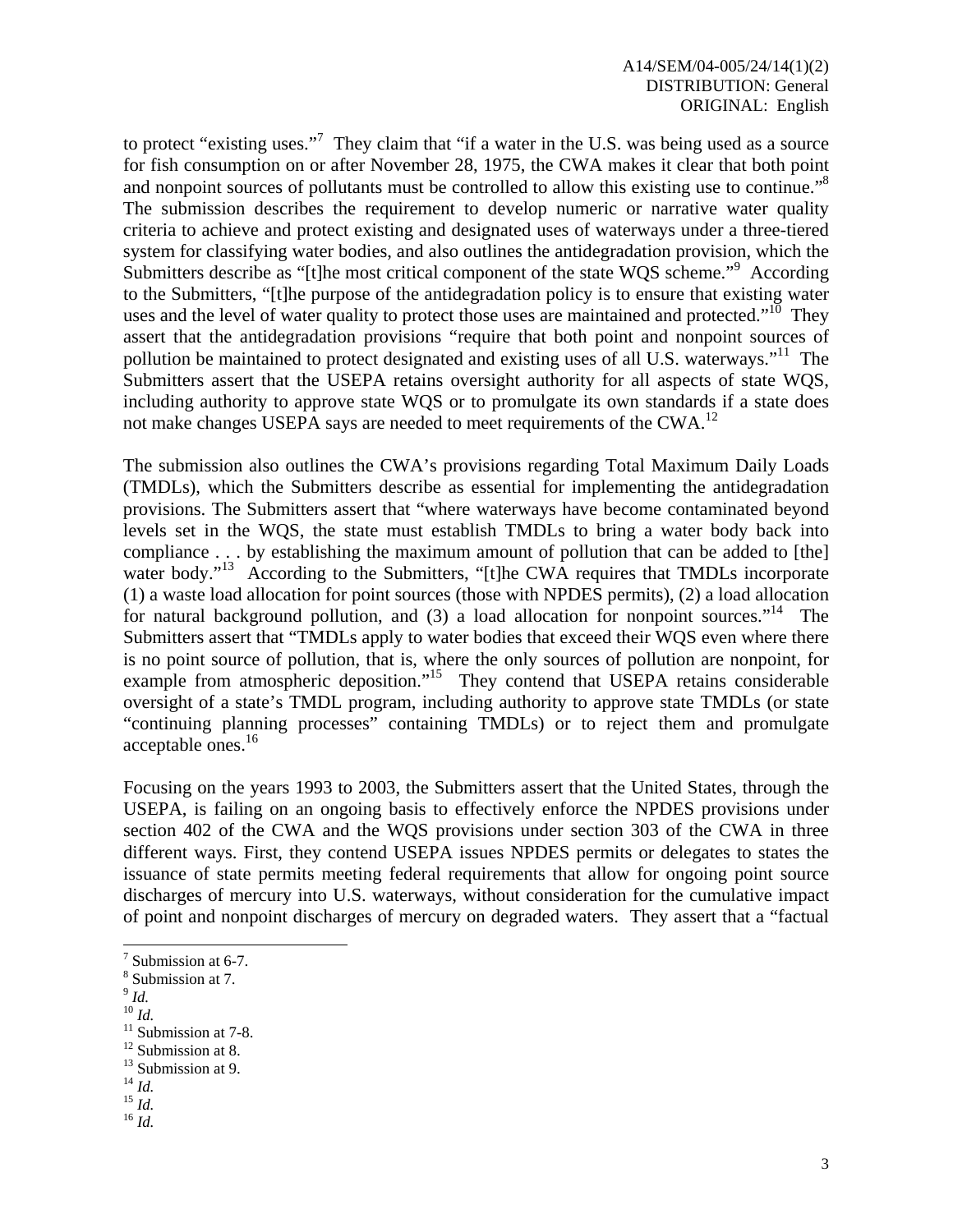record would establish whether the [USEPA] is allowing direct discharges of mercury to waterways that are currently under FCAs for mercury and thus no longer suitable for fishing."<sup>17</sup> Second, they assert the USEPA approves inadequate state antidegradation policies and implementation procedures that fail to safeguard water bodies. Third, they claim the USEPA fails to use its authority to require states to adopt TMDLs for mercury where WQS are not being met, and to issue its own TMDLs where state action is inadequate.

#### **B. The Additional Information in Appendix 12**

On 18 January 2005, the Submitters provided additional information in the form of Appendix 12 to the original submission. Appendix 12 contains an initial section containing a response to the Secretariat's determination of 16 December 2004, plus twelve sub-sections containing additional supporting information. The Submitters ask that the period covered by the submission be expanded to 1993 through 31 December 2004.

The Submitters state that "[t]he very nature of the allegations – that the U.S. government is failing to enforce its environmental laws with respect to mercury emissions from coal-fired plants across all of the country's almost 1,100 utility units and impacting virtually every waterway in North America - makes it highly impracticable to cite and provide documentary evidence of every alleged violation of the CWA with respect to every facility."<sup>18</sup> They explain that, nonetheless, they are providing "detailed information relating to the coal-fired plants in ten specific states, which [they] submit as exemplary of the widespread and systemic problem that is being asserted."19 They assert that these states – Alabama, Illinois, Indian, Kentucky, Michigan, North Carolina, Ohio, Pennsylvania, Texas and West Virginia – "represent almost 60% of the mercury emissions from coal-fired power plants."<sup>20</sup> They provide data indicating that coal-fired power plants in these states emitted 73,624 pounds of mercury and mercury compounds to air in 2001 and 72,145 pounds to air in  $2002<sup>21</sup>$ . They also provide data on the amount of mercury and mercury compounds those plants discharged to water in 2001 and  $2002.<sup>22</sup>$ 

For each of the ten states, the Submitters explain that Appendix 12 provides details and analysis of private remedies available to address the matters raised in the submission; statistical data of direct discharges to water from coal-fired power plants; charts that correlate designated uses of state waterways with mercury fish consumption advisories (FCA's); a list of the largest mercury emitting power plants in the state; a complete list of mercury-based FCA's for the state; an updated list of state-wide FCAs; a copy of the state's water quality standards, including its antidegradation policy and, where available, a list of designated uses of each waterway in the state and tier protection designations; a detailed review and analysis of state TMDL actions, including CWA § 303(d) mercury-impaired waterways and preparation of TMDLs for mercury impaired waters; and press reports critiquing EPA's

<sup>&</sup>lt;sup>17</sup> Submission at 10.

<sup>&</sup>lt;sup>18</sup> Submission, Appendix 12 at 4.<br><sup>19</sup>  $\frac{1}{d}$ 

<sup>19</sup> *Id.* <sup>20</sup> *Id.* 21 Submission, Appendix 12 at 5-6.

 $22$  Submission, Appendix 12 at 6-7.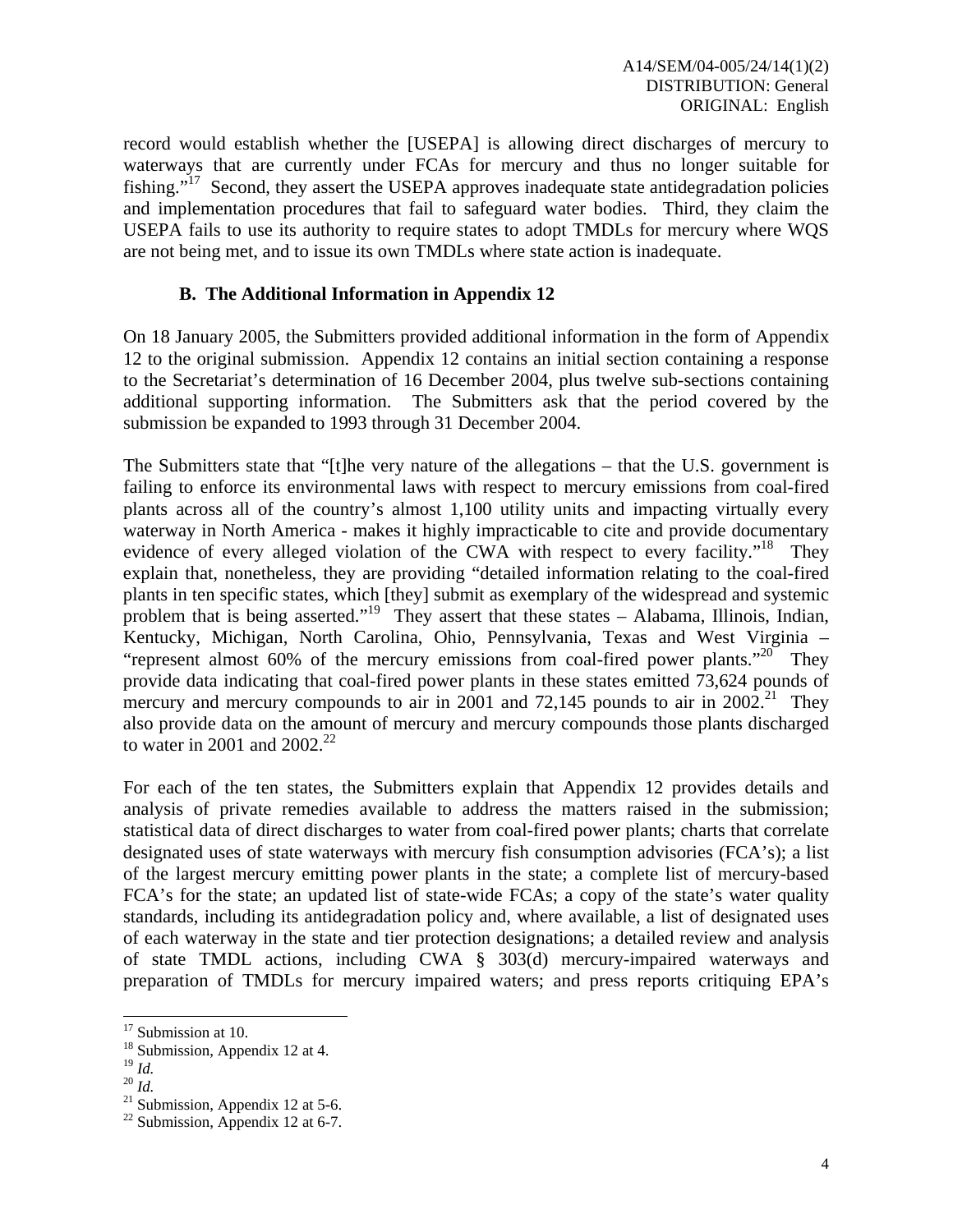actions in dealing with mercury emissions under the CAA to provide a context for the Submitters' allegations.<sup>23</sup>

The Submitters append two Clean Air Act Title V permits for coal-fired power plants, which they claim are typical in that the permits neither place any restrictions on mercury emissions nor mention water quality standards or antidegradation. The Submitters claim that the failure of the permits to control mercury emissions is consistent with statements on USEPA's website that "EPA is committed to regulating and reducing power plant mercury plant emissions for the first time ever" and that "[o]n December 15, 2003, EPA signed its first ever proposal to substantially curb mercury emissions from coal-fired power plants."<sup>24</sup> The Submitters state that the conduct of the USEPA towards the coal-fired power industry as demonstrated by its handling of an ongoing mercury rule-making process under the Clean Air, while not a primary piece of evidence of non-enforcement, can properly be considered to give a factual context to the allegation of the USEPA's failure to effectively enforce the CWA.<sup>25</sup>

The Submitters also provide additional information regarding FCAs in the ten states. According to the Submitters, as of July 2004, four of the ten states (Ohio, Pennsylvania, Illinois and Kentucky) had state-wide mercury FCAs for both lakes and rivers, two (Indiana and Michigan) had state-wide mercury FCAs for either lakes or rivers, and four (Texas, Alabama, North Carolina and West Virginia) had no state-wide mercury FCAs but nonetheless had at least one, and as many as 17, mercury FCAs in the state.<sup>26</sup> The Submitters assert that West Virginia has declared a state-wide mercury advisory on its waters since the filing of their original submission.<sup>27</sup> They also assert that Texas, Alabama and North Carolina have state-wide mercury FCAs for coastal areas.<sup>28</sup> Appendix 12B provides detailed information regarding the specific water bodies under mercury FCAs for each state.

Regarding private remedies, the Submitters assert that one option would be to bring several hundred lawsuits against Clean Air Act Title V permitting authorities to challenge permits that fail to address antidegradation of waterways.<sup>29</sup> Another option would be to sue individual state governments in multiple lawsuits alleging failure to implement adequate water quality standards and antidegradation provisions.<sup>30</sup> They contend bringing multiple lawsuits would require considerable expense of time and money.<sup>31</sup> The Submitters provide information regarding lawsuits private citizens have brought to try, with mixed results, to force states and USEPA "to effectively control nonpoint sources of pollution and atmospheric deposition of toxics and to better implement current requirements under WQS and TMDL processes."32 The Submitters assert that the TMDL litigation they reference "tends to strengthen [their]

 $2<sup>23</sup>$  Submission, Appendix 12 at 7-8.

 $24$  Submission, Appendix 12 at 8.

<sup>&</sup>lt;sup>25</sup> Submission, Appendix 12 at 10.

 $26$  Submission, Appendix 12 at 9.

 $27$  Submission, Appendix 12 at 13.

<sup>&</sup>lt;sup>28</sup> Submission, Appendix 12 at 9.

<sup>&</sup>lt;sup>29</sup> Submission, Appendix 12 at 11.<br><sup>30</sup> *Id.* 

 $\frac{31}{32}$  *Id.*  $\frac{32}{6}$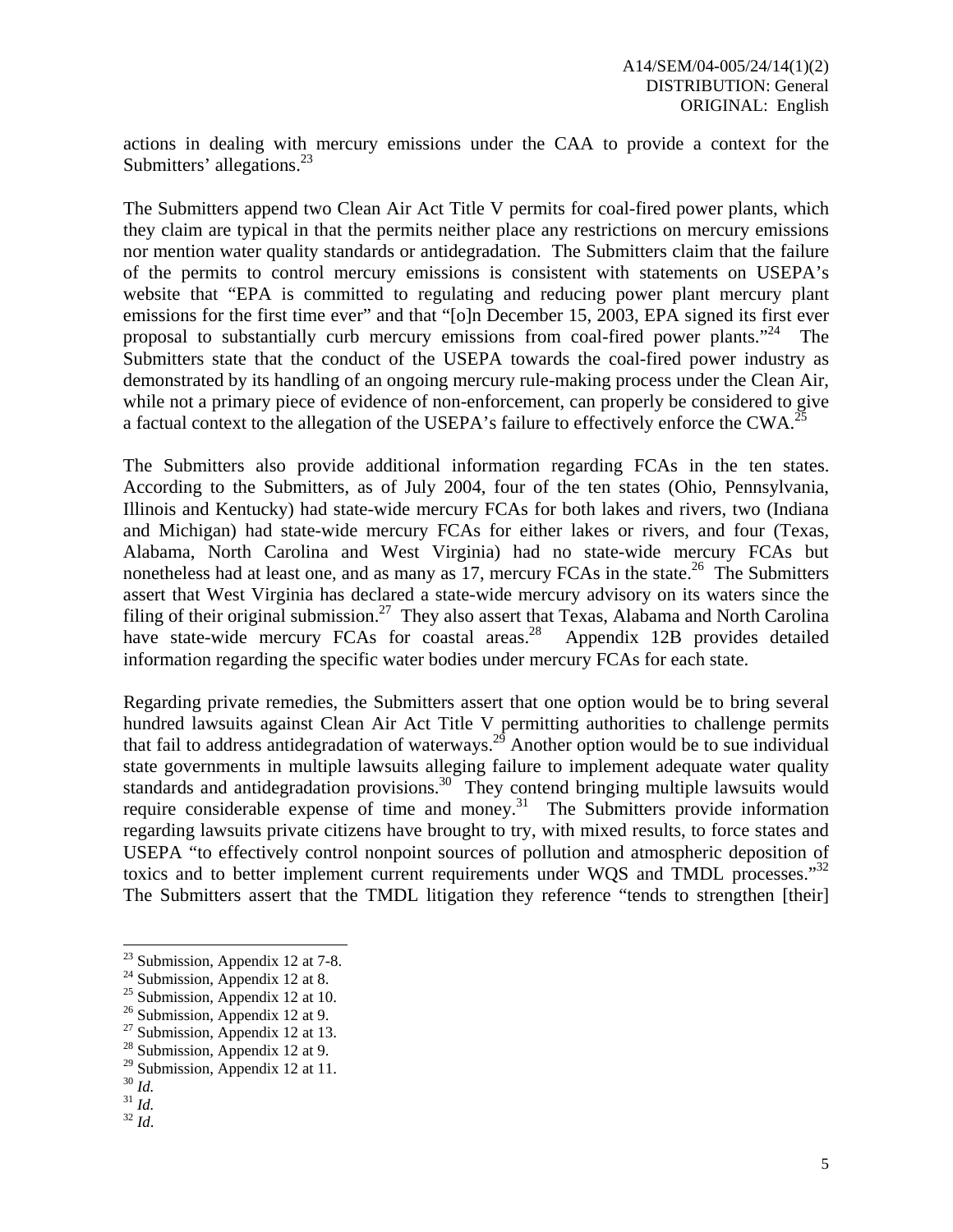assertion that the EPA fails to effectively enforce the relevant CWA provisions."<sup>33</sup> They conclude that "any attempts to address mercury emissions through TMDL litigation would itself be a great burden without necessarily dealing with the full extent of the problem."<sup>34</sup> They claim that pursuing litigation regarding individual NPDES permits would also be extremely cumbersome. In sum, noting that the failure to effectively enforce asserted in the submission is evidenced by the sum of the evidence regarding alleged failures based on the NPDES, antidegradation, WQS or TMDL processes, they claim it would be "highly burdensome to attempt to remedy the issue through available private means."<sup>35</sup>

With regard to their NPDES-related assertions, the Submitters provide additional information that identifies all of the facilities that discharge mercury to water in the ten states on which Appendix 12 focuses.<sup>36</sup> They note that in states without state-wide mercury FCAs, they were not able in each case to determine the name of the receiving water body to which NPDESpermitted facilities discharge mercury.<sup>37</sup>

With regard to their antidegradation-related assertions, the Submitters provide examples wherein they claim water quality standards have been exceeded across all tiers of water within each of the ten states.<sup>38</sup> According to the Submitters, "every time a 'fishable' waterway becomes subject to a mercury FCA and is no longer fishable it is, by definition, in exceedance of water quality standards for the pollutant for which the FCA was issued."<sup>39</sup> In addition, they assert that "these ten states exceed their WQS's narrative criteria regarding the addition of toxic mercury from power plants into local waterways, resulting in a significant human health threat and a continuing diminution in water quality."<sup>40</sup> The Submitters assert that USEPA routinely approves state WQS, including antidegradation provisions and implementation procedures, that illegally fail to control nonpoint source mercury pollution from power plants.<sup>41</sup> With respect to Tier II waterways, the Submitters clarify that, having found no information to the contrary, they assert in the submission that the USEPA has taken no action to implement BMPs for mercury from utility units in order to protect Tier II water bodies.<sup>42</sup>

With regard to their TMDL-related assertions, the Submitters state that for each of the ten states, they have cross-referenced the listing of impaired waters with the water bodies subject to a mercury FCA, reviewed the EPA approval and determined what, if any, TMDLs are planned or have been prepared for mercury-impaired water bodies.<sup>43</sup> They assert that state lists of impaired water bodies prepared under CWA section 303(d), while often incomplete, to a large extent list water bodies with mercury FCAs, but "there is little if any follow through

 $33$  Id.

 $rac{34}{13}$  Submission, Appendix at 12.<br><sup>35</sup> *Id.* 

<sup>&</sup>lt;sup>36</sup> Submission, Appendix 12 at 13, Appendix 12D.

<sup>&</sup>lt;sup>37</sup> Submission, Appendix 12 at 13.

<sup>38</sup> Submission, Appendix 12 at 14; Appendix 12B; Appendix 12E.

<sup>39</sup> Submission, Appendix 12 at 14.

<sup>&</sup>lt;sup>40</sup> Submission, Appendix 12 at 15.<br><sup>41</sup> Id.

<sup>&</sup>lt;sup>42</sup> Submission, Appendix 12 at 16.

<sup>43</sup> Submission, Appendix 12 at 17.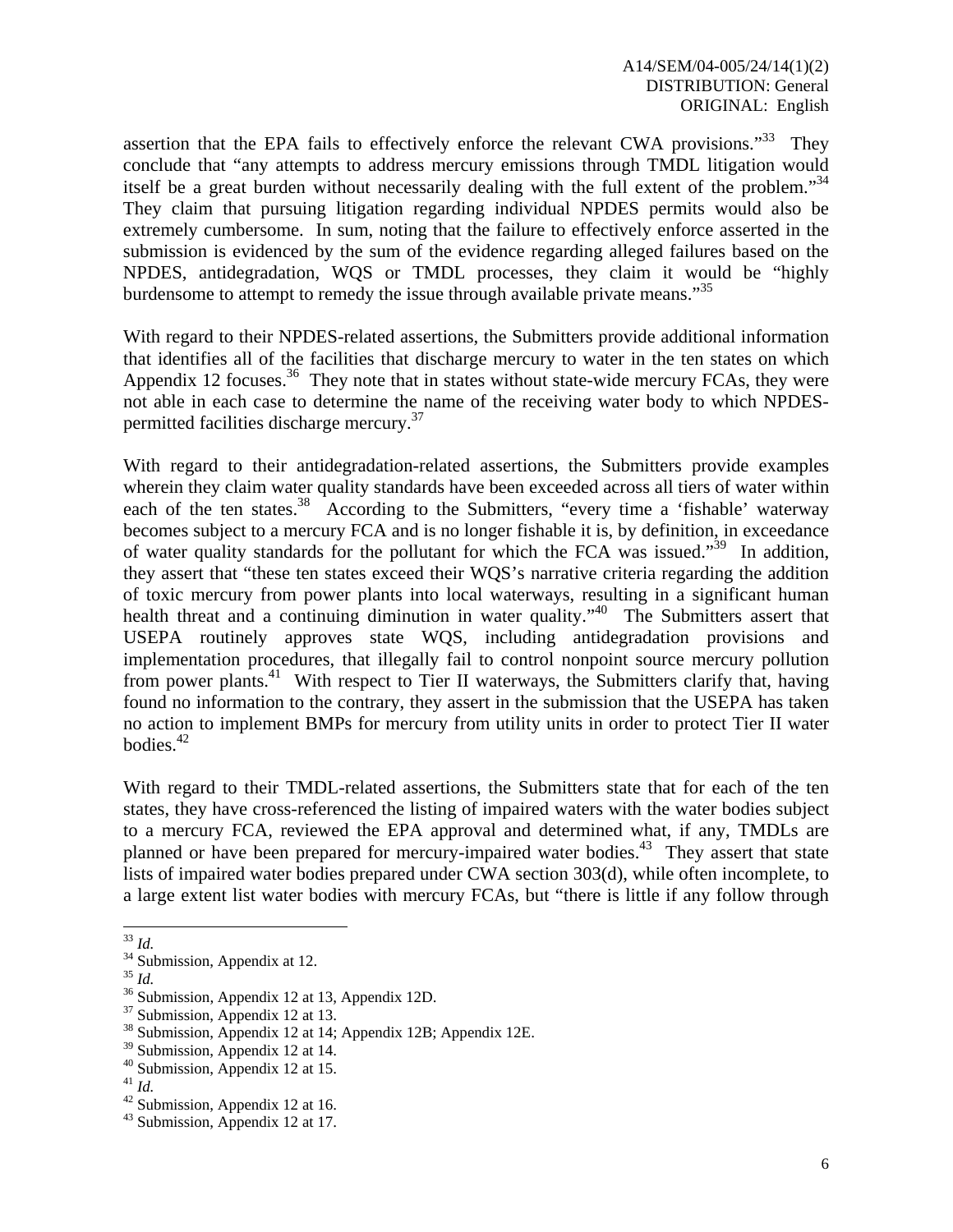by states or EPA in terms of moving even to the stage of listing such waters for TMDL preparation."44 They state they "could not find an example – among the hundreds of mercuryimpaired waters – of a control program for non-point mercury sources and therefore no evidence of any action against coal-fired power plants."<sup>45</sup>

The Submitters include a detailed description of the progress toward TMDLs addressing mercury-impaired waters in the ten states. They contend that of these states, only North Carolina has a TMDL for a mercury-impaired water body that acknowledges contributions from coal-fired power plant air emissions, but they note further that this TMDL does not include a specific waste load allocation for power plants.<sup>46</sup> The Submitters state:

[w]hile . . . the reasons for [the failure to adopt TMDLs addressing mercury emissions from power plants] are diverse – in the case of Pennsylvania no explanation is given and in the case of Michigan the EPA has offered to assist in preparing plans in 2011 – the systemic nature of the failure of effective enforcement is shown by the almost total absence of action on TMDLs and, more importantly, the concomitant failure by the EPA to take action.<sup>47</sup>

The Submitters note that in Georgia, pursuant to a lawsuit settlement, a state TMDL did address mercury deposition. The Georgia TMDL indicates that 99% of mercury deposition was from airborne sources, and according to the Submitters, it does not outline any non-point source control program against coal-fired power plants.<sup>48</sup> The Submitters state that the Georgia TMDL illustrates the predicament of state-prepared TMDLs addressing out-of-state non-point sources such as power plants, noting that this "presents a plausible explanation for the EPA's failure to effectively enforce the CWA provisions against states."49 According to the Submitters, the absence of a national program highlights the failure of USEPA to act in regard to non-point sources of mercury from coal-fired power plants.

## **III. ANALYSIS**

Article 14 of the NAAEC directs the Secretariat to consider a submission from any nongovernmental organization or person asserting that a Party to the NAAEC is failing to effectively enforce its environmental law. When the Secretariat determines that a submission meets the Article 14(1) requirements, it then determines whether the submission merits requesting a response from the Party named in the submission based upon the factors contained in Article 14(2). As the Secretariat has noted in previous Article 14(1) determinations,<sup>50</sup> Article 14(1) is not intended to be an insurmountable procedural screening device.

 $44$  Id.

<sup>&</sup>lt;sup>45</sup> Submission, Appendix 12 at 18.<br><sup>46</sup> Submission, Appendix 12 at 18, 27-31.

<sup>47</sup> Submission, Appendix 12 at 39.

<sup>&</sup>lt;sup>48</sup> Submission, Appendix 12 at 18.<br><sup>49</sup> Id.

<sup>&</sup>lt;sup>50</sup> See e.g. SEM-97-005 (Biodiversity), Determination pursuant to Article 14(1) (26 May 1998) and SEM-98-003 (Great Lakes), Determination pursuant to Article  $14(1) \& (2)$  (8 September 1999).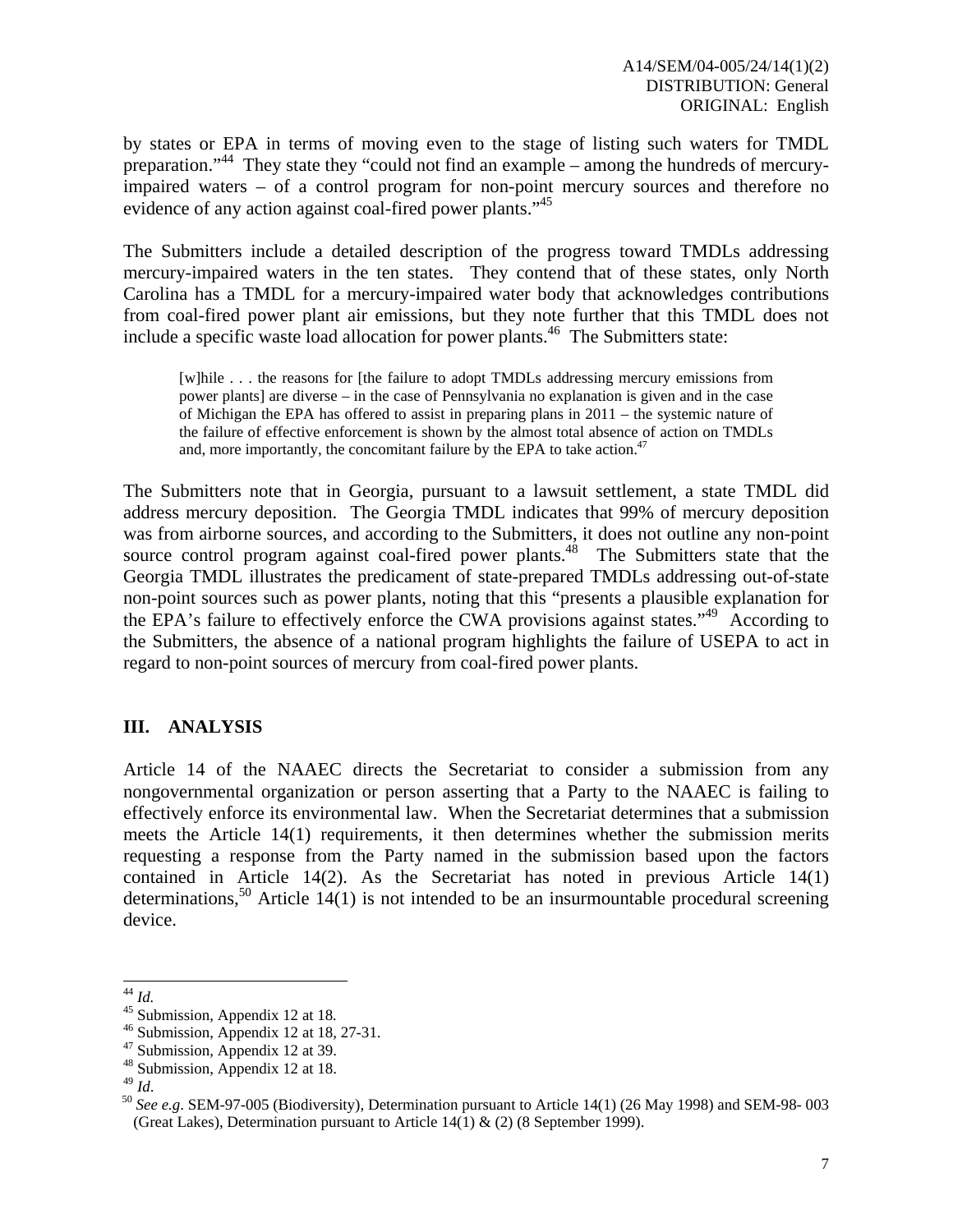### **A. Opening Phrase of Article 14(1)**

The opening phrase of Article 14(1) authorizes the Secretariat to consider a submission "from any nongovernmental organization or person asserting that a Party is failing to effectively enforce its environmental law […]." The submission meets the requirements inherent in this phrase. First, the Submitters are nongovernmental organizations as defined in Article 45(1) of the NAAEC. Second, the submission asserts that a Party, the United States, is failing to effectively enforce provisions of the CWA. Third, the NPDES and WQS provisions of the CWA are clearly environmental law within the meaning of NAAEC Article 45(2) and the submission alleges an ongoing failure to effectively enforce these provisions of environmental law.Last, the submission alleges a failure to effectively enforce the cited provisions of law and not a deficiency in the law itself. The Secretariat's determination of 16 December 2004 included a detailed discussion of how the submission meets these requirements.<sup>51</sup>

### **B. Six Specific Criteria under Article 14(1)**

Article 14(1) then lists six specific criteria relevant to the Secretariat's consideration of submissions. The Secretariat must find that a submission:

- (a) is in writing in a language designated by that Party in a notification to the Secretariat;
- (b) clearly identifies the person or organization making the submission;
- (c) provides sufficient information to allow the Secretariat to review the submission, including any documentary evidence on which the submission may be based;
- (d) appears to be aimed at promoting enforcement rather than at harassing industry;
- (e) indicates that the matter has been communicated in writing to the relevant authorities of the Party and indicates the Party's response, if any; and
- (f) is filed by a person or organization residing or established in the territory of a Party.<sup>52</sup>

In its 16 December 2004 determination, the Secretariat found that the submission meets the criteria in Article 14(1)(a), (b), (d), (e) and (f).<sup>53</sup> However, the Secretariat further determined that the submission as a whole did not provide sufficient information to allow the Secretariat to review it, and therefore failed to satisfy Article  $14(1)(c)$ . Although the original submission and its appendices provided sufficient information with respect to some of the Submitters' assertions, information necessary for the Secretariat's review was lacking for others.<sup>54</sup>

With the additional information that the Submitters provided on 18 January 2005, the submission now fully satisfies Article 14(1)(c).

The starting point for the Submitters is information regarding FCAs for mercury in United States water bodies. The Submitters incorporated into the original submission information

- $\frac{53}{54}$  *Id.*  $\frac{1}{64}$
- 

 $\overline{a}$ <sup>51</sup> SEM-04-005 (Coal-fired Power Plants), Determination pursuant to Article 14(1) (16 December 2004).

 $52$ Article 14(1)(a)-(f).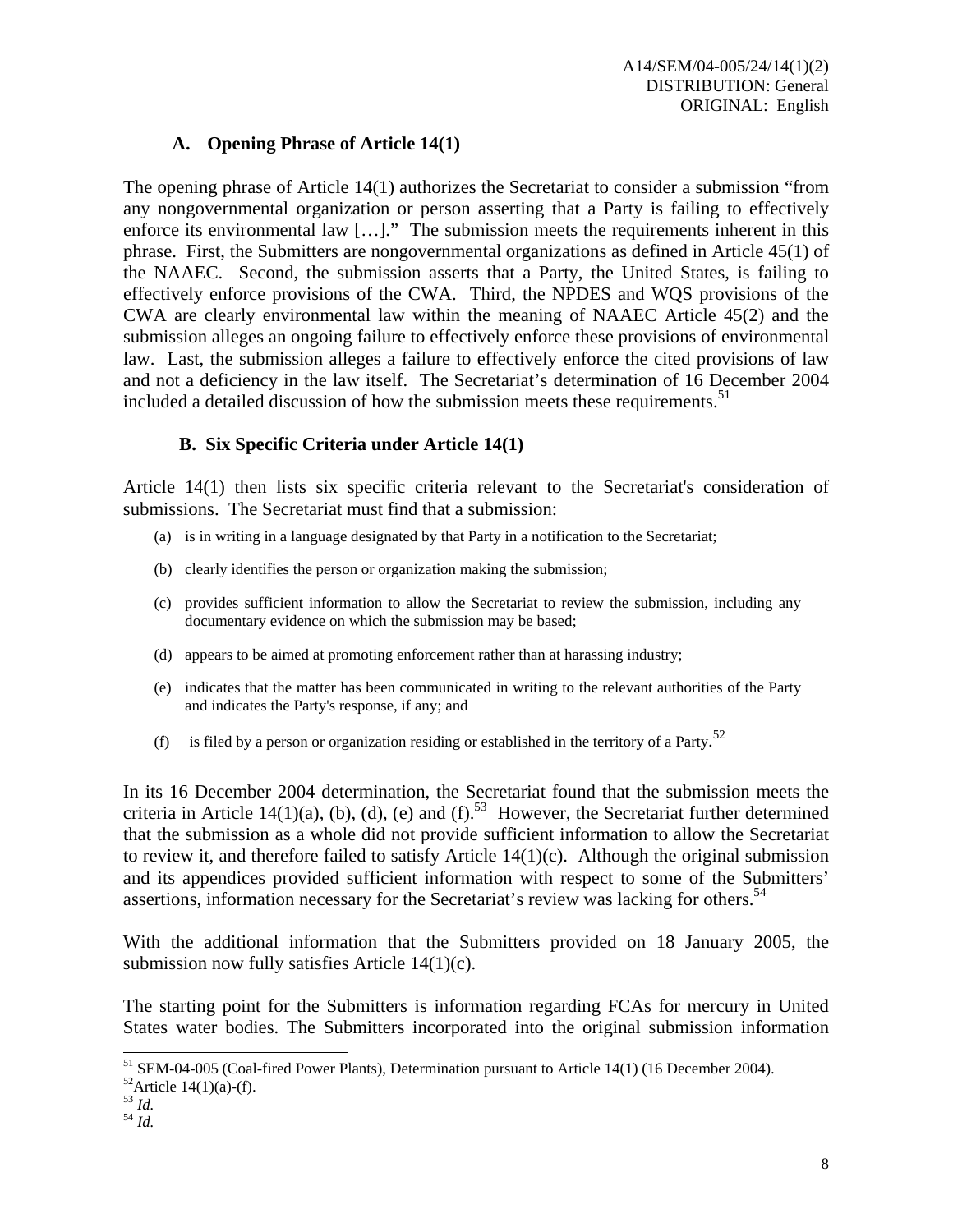available from United States government sources regarding all FCAs currently in effect in the United States.<sup>55</sup> Appendix 12, along with its sub-appendices, provides more detailed information regarding the mercury FCAs in the ten states on which the Submitters focus.<sup>56</sup> The Submitters treat these FCAs as an indicator of water quality impairment, citing information indicating that USEPA appears to concur, at least to some extent, with this approach.57

With this baseline of information regarding impaired waters subject to FCAs, the Submitters point to additional information in support of the asserted failures to effectively enforce the CWA. Overall, the water bodies of concern in the original submission could be discerned by cross referencing all waters subject to mercury FCAs with Tier I water bodies that have been historically used for fishing or designated as "fishable," and all Tier II and III water bodies. The only Tier I, Tier II or Tier III water body specifically identified in the body of the original submission as failing to meet antidegradation requirements was Everglades National Park, which according to Submitters is classified as an outstanding national resource water (ONRW) and Tier III waterway.58 The Submitters assert that a mercury FCA in the Everglades watershed indicates a violation of mandatory Tier III protections in Everglades National Park.<sup>59</sup> Appendix 12 provides a substantial amount of additional and more detailed information regarding the cross-referencing of mercury FCAs with specific water bodies in the ten states of particular concern. $60$ 

Relying on Toxic Release Inventory (TRI) data and other sources, the original submission indicated that at least one NPDES or state-permitted electric generating facility in each of the states of Pennsylvania, Kentucky, Illinois and Ohio discharged to either a lake or river under a statewide mercury FCA in 2002; and information identifying three permitted power plants in Michigan that, according to the Submitters, discharged mercury into three identified water bodies under mercury FCAs in 2002. With regard to TMDLs, the original submission identified West Virginia as a state that they contend failed to properly list impaired waters for which TMDLs for mercury should be adopted and they attach to the submission a report on a mercury TMDL pilot study for a portion of the Florida Everglades.<sup>61</sup> Appendix 12 and its sub-appendices supply a great deal of additional information identifying specific power plants

<sup>&</sup>lt;sup>55</sup> Submission at 1, 4-5 and footnotes 2-5, 39-42, 44-46.<br><sup>56</sup> See, e.g., Submission, Appendix 12 at 9, 13-17, Appendix 12B.

<sup>&</sup>lt;sup>57</sup> Submission at 10-11, footnote 19, 110. *See also* Submission, Appendix 12 at footnote 21. <sup>58</sup> Submission at 11. <sup>59</sup>  $H$ 

<sup>&</sup>lt;sup>60</sup> See, e.g., Submission, Appendix 12 at 9, 13-17, Appendix 12B.<br><sup>61</sup> Submission at 3-4, 10 and footnotes 95-100. The TMDL study for the Everglades does not specifically discuss the impact of mercury emissions from coal-fired power plants on Everglades water quality. While noting that "[b]oth long distance transport and localized deposition around certain types of sources are important," the report noted that "[t]he principal concerns [in the Everglades] focus on local effects of waste incinerators and other emissions sources in southeast Florida, increased release of mercury or other substances form the Everglades Agricultural Area promoted by drainage and soil disturbance, or hydrologic changes." Submission, Appendix 10 at 6. Acknowledging uncertainty and debate over the relative importance of local versus long range mercury sources, the TMDL study included source-receptor modeling only for local sources and concluded that "local sources account for more than 50% of mercury deposited in southern Florida." *Id.* at 58. The local sources accounted for in the TMDL study included no coal combustion sources. *Id.* at 76.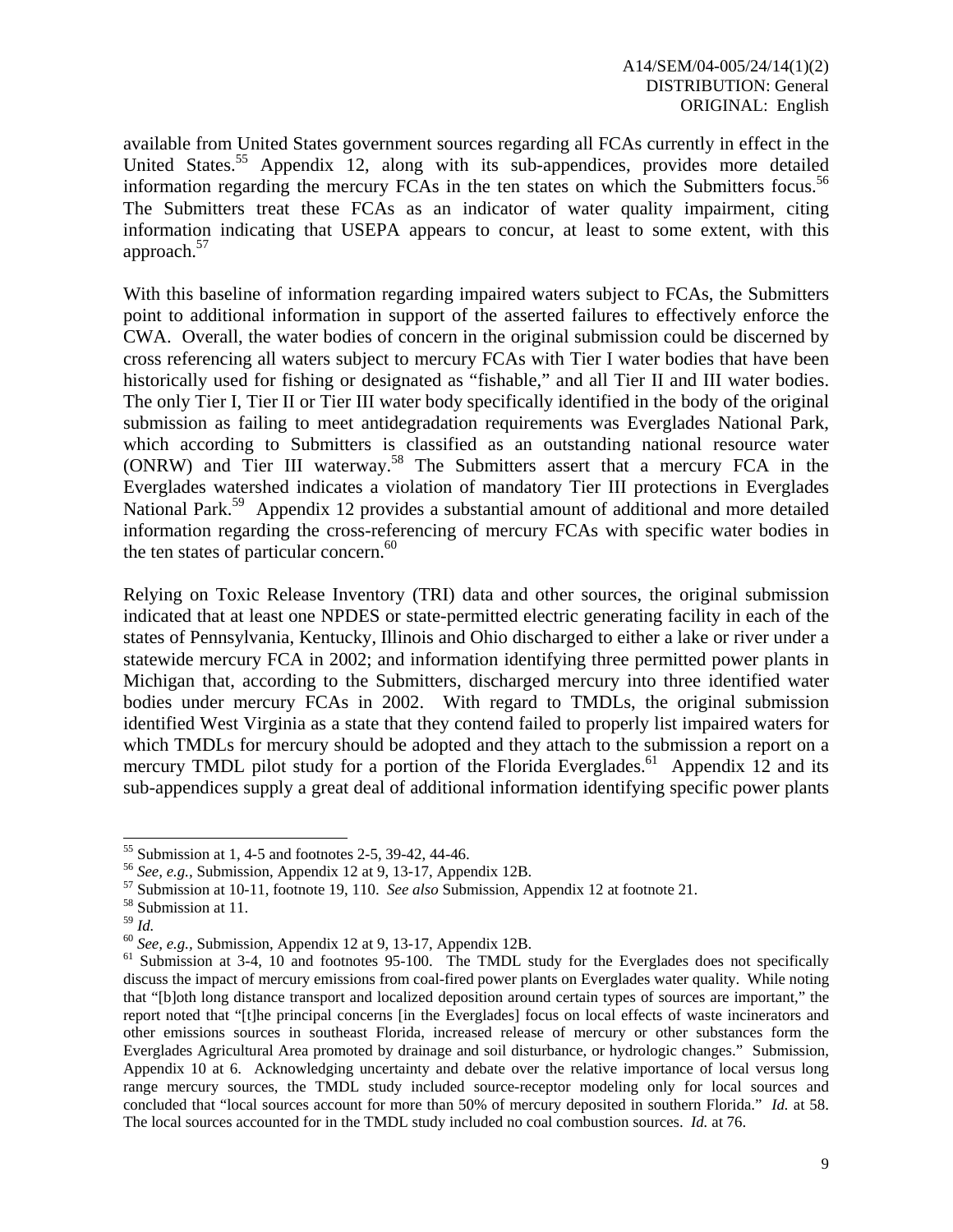of concern to the Submitters in the ten states on which they focus, as well as detailed information regarding the status of TMDL development in those ten states. $62$ 

In regard to NPDES-related requirements of the CWA, the Submitters essentially assert that when a NPDES or state permit authorizes a coal-fired power plant to discharge mercury to a water body that is under a mercury FCA (and therefore, according to the Submitters, not in compliance with WQS), the CWA requires one of two responses (or both): either 1) the permit must be adjusted to allow less mercury to be discharged, or 2) measures must be taken to ensure that mercury discharges from other point or nonpoint sources (including air emissions) affecting that water body be reduced or eliminated. In either case, according to the submission, the CWA requires the permitted discharge to be considered relative to other mercury sources, a requirement the Submitters contend the United States is failing to fulfill.<sup>63</sup> The Secretariat concludes that the information in the submission and its attachments, including Appendix 12 and its sub-appendices, is sufficient to allow consideration of the Submitters' claims regarding the issuance of NPDES or state permits with respect to the NPDES or state-permitted electric utilities in the ten states on which the Submitters focus. The information in the original submission and Appendix 12 is sufficient to permit the United States to explain in a response whether and, if so, how it has fulfilled the CWA's requirements for NPDES or state discharge permits, including consideration of other point and nonpoint sources, in connection with the power plants identified.

The Secretariat concludes that the submission, as supplemented with the information in Appendix 12 and its sub-appendices, now includes sufficient information to allow consideration of the assertions regarding approval of state antidegradation policies and procedures and enforcement of TMDL requirements in the ten states on which the Submitters focus. The additional information in Appendix 12 and its sub-appendices allows for easier cross referencing of mercury FCAs with specific water bodies in the ten states. The Submitters' supplemental information also provides sufficient information to permit the United States to respond to the assertions regarding 1) exceedances of water quality standards for mercury in particular Tier I, Tier II and Tier III water bodies subject to FCAs; 2) the nature of the alleged failure to ensure that particular state antidegradation policies and implementation methods meet federal requirements with regard to those water bodies; and 3) the actions the Submitters believe the United States is failing to effectively take with respect to particular states in which the Submitters believe antidegradation policies and implementation methods are in violation of the CWA. With respect to antidegradation requirements for Tier II water bodies, the submission, as supplemented, now also contains sufficient information regarding the assertion that the United States has failed to require BMPs for coal-fired power plants to protect Tier II water bodies in the ten states of concern.

In regard to TMDLs, the original submission stated that a "factual record would determine which state continuing planning processes fail to incorporate an existing TMDL or incorporate[] a TMDL that does not have any regulation or BMP for mercury air emissions from coal-fired plants"; that it "would also determine if EPA is failing to use its authority to

<sup>62</sup> *See, e.g.,* Submission, Appendix 12 at 13, 17-40, Appendix 12B, Appendix 12D, Appendix 12E, Appendix 12E.1.

<sup>63</sup> Submission at 10.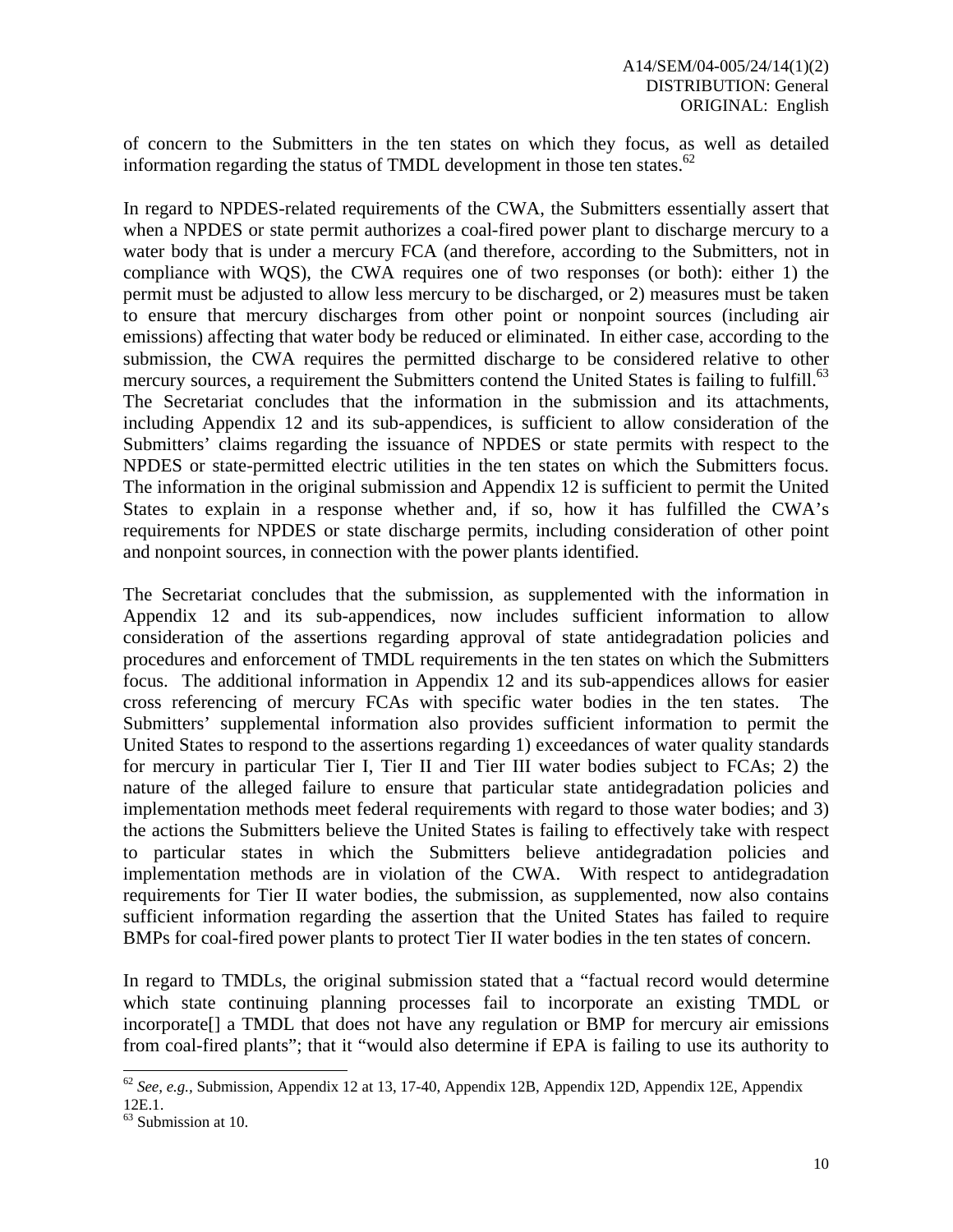require states to pass TMDLs where WQS are not being met or a beneficial use has been lost"; and that it would further examine "if EPA is failing to intervene by issuing its own TMDLs where state action is inadequate."<sup>64</sup> Citing the example of West Virginia, the Submitters also asserted that "the CEC may need to inquire into the possible failure to use FCAs to declare waters impaired."<sup>65</sup> The submission, as supplemented by Appendix 12 and its sub-appendices, now contains sufficient information for the Secretariat to consider the full scope of the assertion that the United States is failing to effectively enforce TMDL requirements in the ten states on which the Submitters focus, including the listing of waters that are mercury-impaired.

### **C. Article 14(2)**

The Secretariat reviews a submission under Article 14(2) if it finds that the submission meets the criteria in Article 14(1). The purpose of this review is to determine whether to request that the Party concerned prepare a response to the submission. During its review under Article 14(2), the Secretariat considers each of the four factors listed in that provision based on the facts involved in a particular submission. Article 14(2) lists these four factors as follows:

> In deciding whether to request a response, the Secretariat shall be guided by whether:

- (a) the submission alleges harm to the person or organization making the submission;
- (b) the submission, alone or in combination with other submissions, raises matters whose further study in this process would advance the goals of this Agreement;
- (c) private remedies available under the Party's law have been pursued; and
- (d) the submission is drawn exclusively from mass media reports.<sup>66</sup>

The Secretariat, guided by the factors listed in Article 14(2), has determined that the submission merits requesting a response from the Party, in this case the United States.

The Submitters provide information regarding the adverse impacts of the mercury emissions and discharges from coal-fired power plants on human health and the environment, and they assert that mercury contamination of fish deprives individuals of an otherwise healthy food source and the full use and enjoyment of waterways.<sup>67</sup> Similar assertions have been considered under Article  $14(2)(a)$  for other submissions and they are relevant here as well.<sup>68</sup>

 $64$  Submission at 11-12.

<sup>65</sup> Submission at 12.

<sup>66</sup> Article 14(2) of the NAAEC.

 $67$  Submission at 3, 4, 15-16.

<sup>&</sup>lt;sup>68</sup> In SEM-96-001 (Cozumel), Recommendation to the Council for the Development of a Factual Record (7 June 1996), for example, the Secretariat noted: "In considering harm, the Secretariat notes the importance and character of the resource in question – a portion of the magnificent Paradise coral reef located in the Caribbean waters of Quintana Roo. While the Secretariat recognizes that the submitters may not have alleged the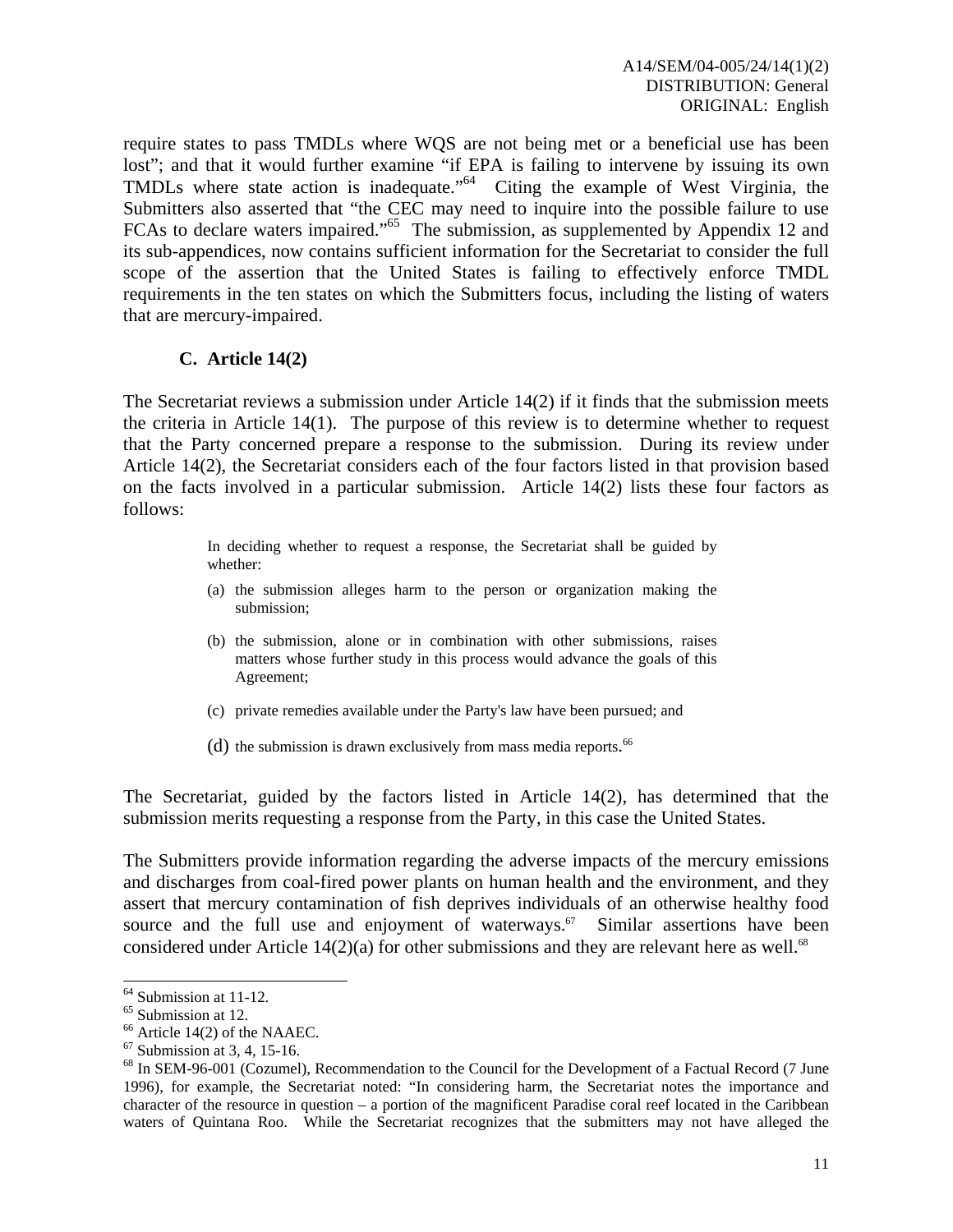The submission also raises matters whose further study in the Article 14 process would advance the goals of the Agreement.<sup>69</sup> The Submitters state:

[T]he preparation of a factual record would: a. foster the protection and improvement of the environment for present and future generations (Preamble para.1, Article 1(a)); b. ensure that activities in the United States do not cause damage to the environment shared with Canada (Preamble, para. 2); c. promote sustainable development based on cooperation and mutually supportive environmental and economic policies (Article 1(b)); d. increase cooperation between governments to better conserve, protect, and enhance the environment, particularly the shared fisheries (Articles 1(c), and 10(2)(i)); e. strengthen cooperation on the development and improvement of environmental laws, regulations, procedures, policies and practices (Article 1(f)); f. enhance compliance with, and enforcement of, environmental laws and regulations (Articles  $1(g)$ , and  $10(2)(p)$ ); and g. promote pollution prevention policies, practices, techniques and strategies (Articles 1(j) and  $10(2)(b)$ .<sup>70</sup>

The Secretariat agrees that further study of the matters raised in the submission would advance these goals.

The Submitters asserted in the original submission that "[t]here are no realistic private remedies available" and that "[i]t is impractical and unrealistic for individuals and nongovernmental entities with limited resources to seek redress through private remedies for a transnational problem of such scope and complexity.<sup> $71$ </sup> They assert that suing the USEPA for widespread non-enforcement would constitute a hardship on them, and note that doing so would likely pose particular challenges for the Canadian Submitters.<sup>72</sup> In Appendix 12 and Appendix 12A, they provide additional information regarding barriers to seeking private remedies with respect to the full scope of the submission and regarding private lawsuits that related to some of the matters they raise in the submission.<sup>73</sup> Taking into consideration Guideline 7.5 of the CEC's *Guidelines for Submissions on Enforcement Matters*, the Secretariat concludes that reasonable actions have been taken to pursue private remedies prior to making this submission, bearing in mind the barriers to private remedies that the Submitters identify.

Finally, the submission is not based exclusively on mass media reports. As the Submitters note, "[t]he submission is based primarily upon [their] research and the reports of various American, Canadian, and international authorities, not upon mass media reports."74

particularized, individual harm required to acquire legal standing to bring suit in some civil proceedings in North America, the especially public nature of marine resources bring the submitters within the spirit and intent of Article 14 of the NAAEC."

 $69$  Article 14(2)(b) of the NAAEC.

 $70$  Submission at 16.

<sup>71</sup> Submission at 16-17.

<sup>72</sup> Submission at 17, Appendix 12 at footnote 20.

<sup>73</sup> Submission, Appendix 12 at 10-13, Appendix 12A.

 $74$  Submission at 17.